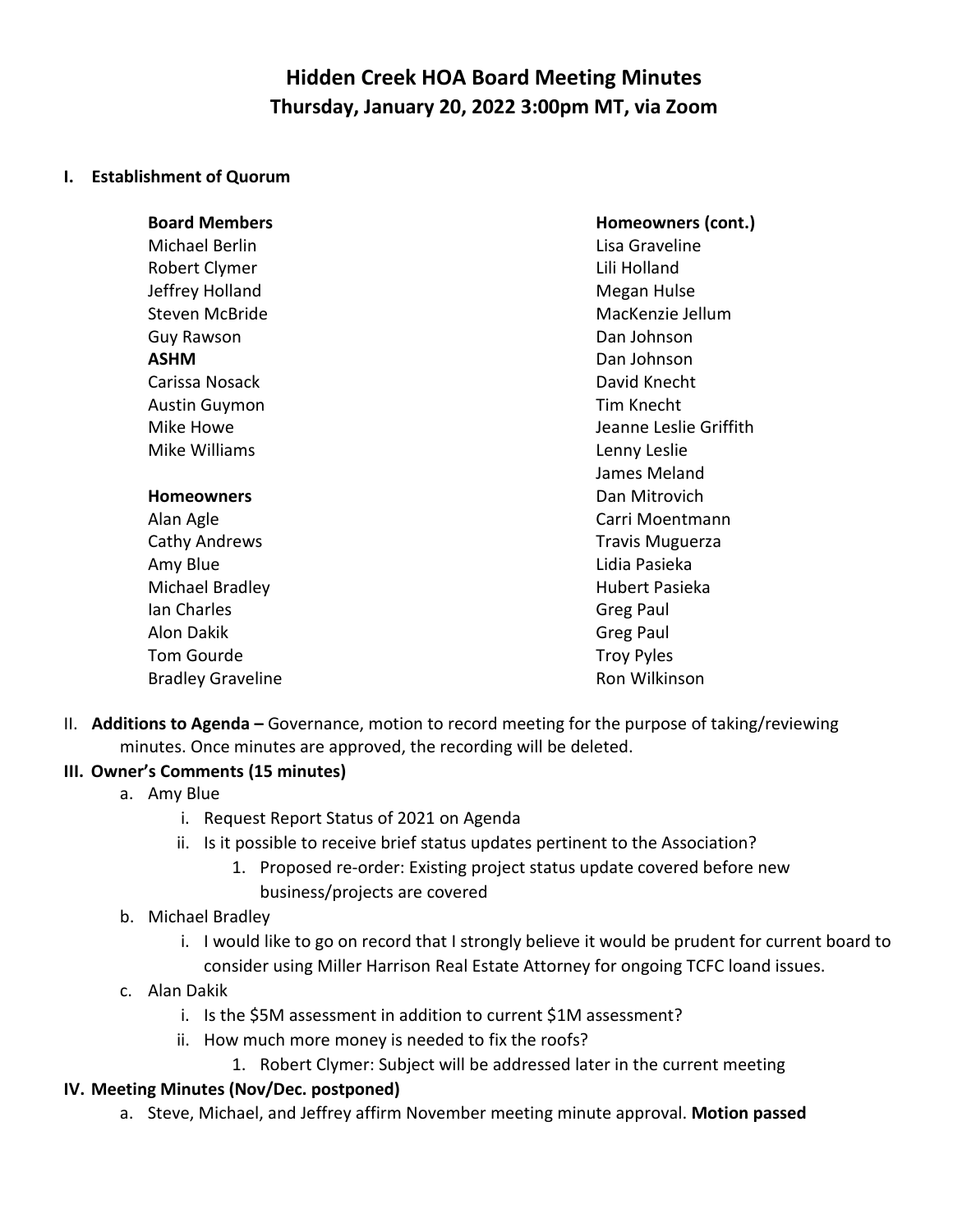#### **V. Management/Maintenance Report**

- a. Completed/In-Progress/Parking Report
	- i. Altitude Snow Removal—moved snow to an unideal location
		- 1. Touchup snow removal executed to mitigate
	- ii. Heat tapes check out/are operational—please notify Mike Williams if found otherwise
	- iii. Main water valve leak (by bldg. 22/23)—emergency replacement of valve and hydrant
	- iv. Routine and preventative maintenance carried out
	- v. Reminder: Plese move vehicles to accommodate snow removal
	- vi. Maintenance requests must be submitted through the portal—**only emergencies are to be reported via phone**
	- vii. Please do not park by trailhead/golf course—especially during/around inclimate weather
	- viii. Contact ASHM with questions regarding long-term parking spaces
	- **ix. Reminder: owners, please be responsible/accountable for parking placards (\$50 replacement per placard)**
		- 1. Important information regarding replacement placards
			- a. Needed: Homeowner's permission
			- b. Number of placard lost, or number of placard that is still owned
			- c. 24-48 hrs to process
		- 2. Hubert Pasieka's question: How can owners hold renters more accountable for the placards?
			- a. Michael Williams answered: Owner's responsibility to determine such practices
			- b. Carissa proposed ideas: Owners can create a place to return placard(s), create a sign-out list, Send a follow-up text pre-checkout, etc.
	- x. Non-resident parking issues
	- 1. Mike Williams will distribute: stickers/warnings/excusal from premises
	- xi. Park City Tow has been contacted
		- 1. A signage requirement exists; further discussion is needed before any decisions are made
			- a. Hubert Pasieka commented: More signage is needed, such as "Private Parking," etc.
			- b. Guy Rawson asked a question/proposed an idea for homeowner notice: Suggest that cars are moved during the hours of 12 pm and 4 pm for additional snow removal after large storms

#### b. Remodel/Tracking

- i. 1B:
	- 1. Deck and windows
		- a. Hold for Moratorium
	- 2. Interior remodel
		- a. Awaiting HO request for inspection
- ii. 9A1 & 34B:
	- 1. Interior work in progress
		- a. Awaiting HO request for inspection
- iii. 27C:
	- 1. Interior work in progress
		- a. Awaiting final county inspection
- iv. 35B:
	- 1. Concrete expansion in progress
		- a. Awaiting HO request for inspection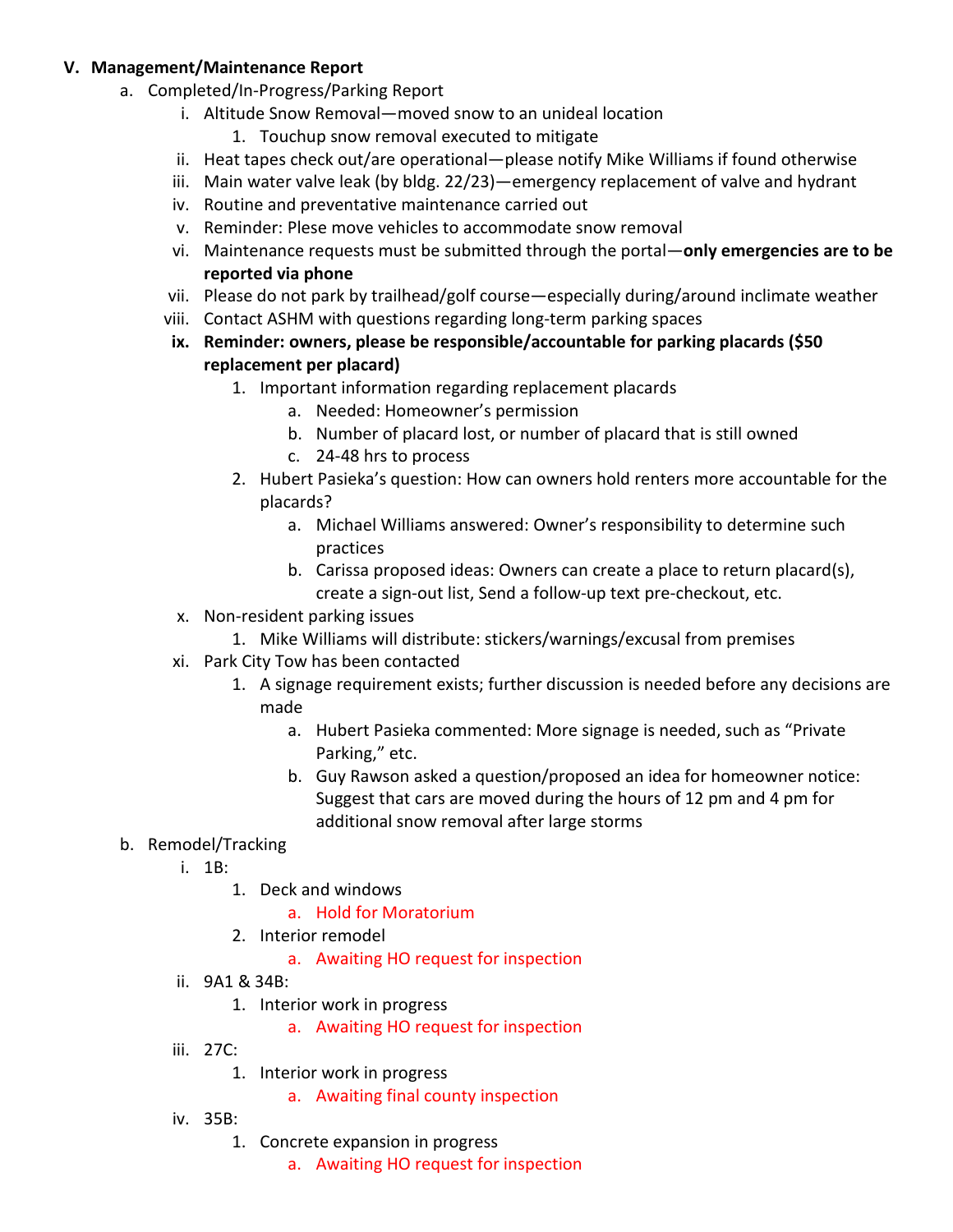- v. 26C:
	- 1. Two bathroom remodels, wood burning/gas fireplace
		- a. Awaiting HO request for inspection
- vi. 20A:
	- 1. Deck extension
		- a. Hold for Moratorium
- vii. 7A:
	- 1. Deck installation and A/C
		- a. Hold for Moratorium
- viii. 38A:
	- 1. Attic skylight
		- a. Hold for Moratorium
- ix. 4D:
	- 1. Bathroom cosmetic remodel
		- a. Awaiting HO request for inspection
- x. 18B:
	- 1. Kitchen and bathroom remodel (cosmetic)
		- a. Awaiting HO request for inspection
- xi. 27C & 17D2:
	- 1. Window moratorium
		- a. Hold for Moratorium
- xii. 12A2:
	- 1. Kitchen remodel—Mike Williams must take before/after photos Complete
- xiii. 33D:
	- 1. Interior/bathroom remodel (cosmetic)
		- a. Application incomplete
- c. Insurance Renewal
	- i. HC's insurance broker shopped around and found better renewal rates
		- 1. Action: Schedule a meeting with the broker to review the new rates before solidifying any new plans
		- 2. Jeffrey Holland will work closely on this project, given his role in the previous year
		- 3. Prompt email action is required. Renewal date is currently set to February 9 via email vote
		- 4. New rates/plans will be ratified during the next meeting (February 17, 2022)
- d. New administrator introduction
	- i. Austin Guymon
- **VI. Finance Report (Nov. by Mike Howe)**
	- a. Period end in Nov 30 2021 financials
		- i. YTD income statement
			- 1. Excess of revenues (net income) missed budget by \$2,240. YTD Assoc. pacing ~\$1,534 better than budget
			- 2. Rev: \$72,807 –missed budget by \$4,909
				- a. Fines and late fees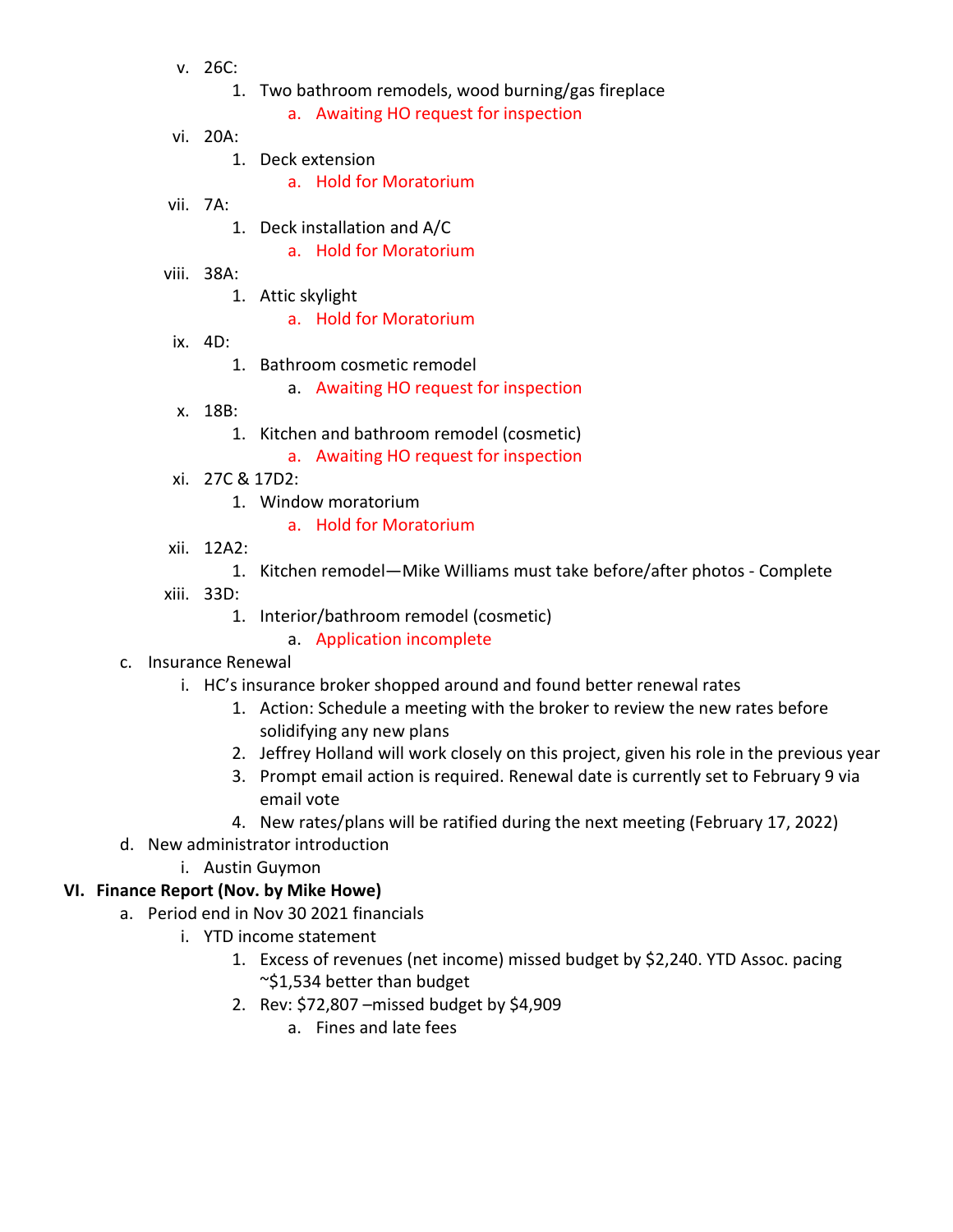- 3. Expenses total \$73,181 better than budget by \$2,669 or 3.5%
	- a. G&A: better than budget by ~\$2.2K
	- b. R&M: Worse than budget by ~\$1.5k
		- i. Additional leaf cleanup requested
	- c. Supplies: worse than budget by  $\sim$ \$1.1K
	- d. Utilities: better than budget by ~\$3.0K
- b. Balance Sheet
	- i. Cash Breakdown Nov 2021
		- 1. Cash- \$1,105,140
			- a. Cap. Res. \$990,000
			- b. Oper. ~\$115,140 (Acc payable, dues, sec. deposits, cap. reserves)
				- i. ~\$8k Receivables
- c. Capital Reserves
	- i. Beginning Reserve Balance: \$409,012
		- 1. Current Year Reserve Contrib. \$244,646
			- a. Contribution from monthly dues
		- 2. Reserve Expenses: \$642,778
			- a. Asphalt major rehab
			- b. Retaining Wall
			- c. Landscaping stone signs
			- d. J2 consulting
			- e. Roof
		- 3. Special assessment \$1M
		- 4. Estimated: \$1,012,533

#### **VII. Governance**

- 1. Ratify Email Actions
	- a. Robert Clymer: Board Officer selection and Committee Liaisons
		- i. Board unanimously agreed Michael Berlin, VP
		- ii. Jeff continues as Finance/Treasurer--Finance
		- iii. Steve as Secretary—Landscape and Roof
		- iv. Guy as At-Large Member
		- v. Robert Clymer: Pres--Rewrite
		- vi. Committee Reps:
		- vii. Michael -- Architectural
- 2. **MOTION #1:** The BOD & our management company, utilize "Zoom recording" for remote HC OPEN MEETINGS to assist with accurate minute taking.
	- a. Robert made the motion
	- b. Seconded by Michael
	- c. Jeff abstains
	- **d. Motion passed**
- 3. **MOTION #2:** Authorize the board to retain new primary legal counsel for the HOA. This decision is contingent upon securing preferable primary representation.
	- a. Steve: Intend to cover legal requirements of the HOA with current and additional counsel, there will be no gaps in legal counsel, legal representation, or anything of the sort
	- b. Seconded by Robert
	- c. Jeff, Nay
	- d. Guy, Yea
	- e. **Motion passed**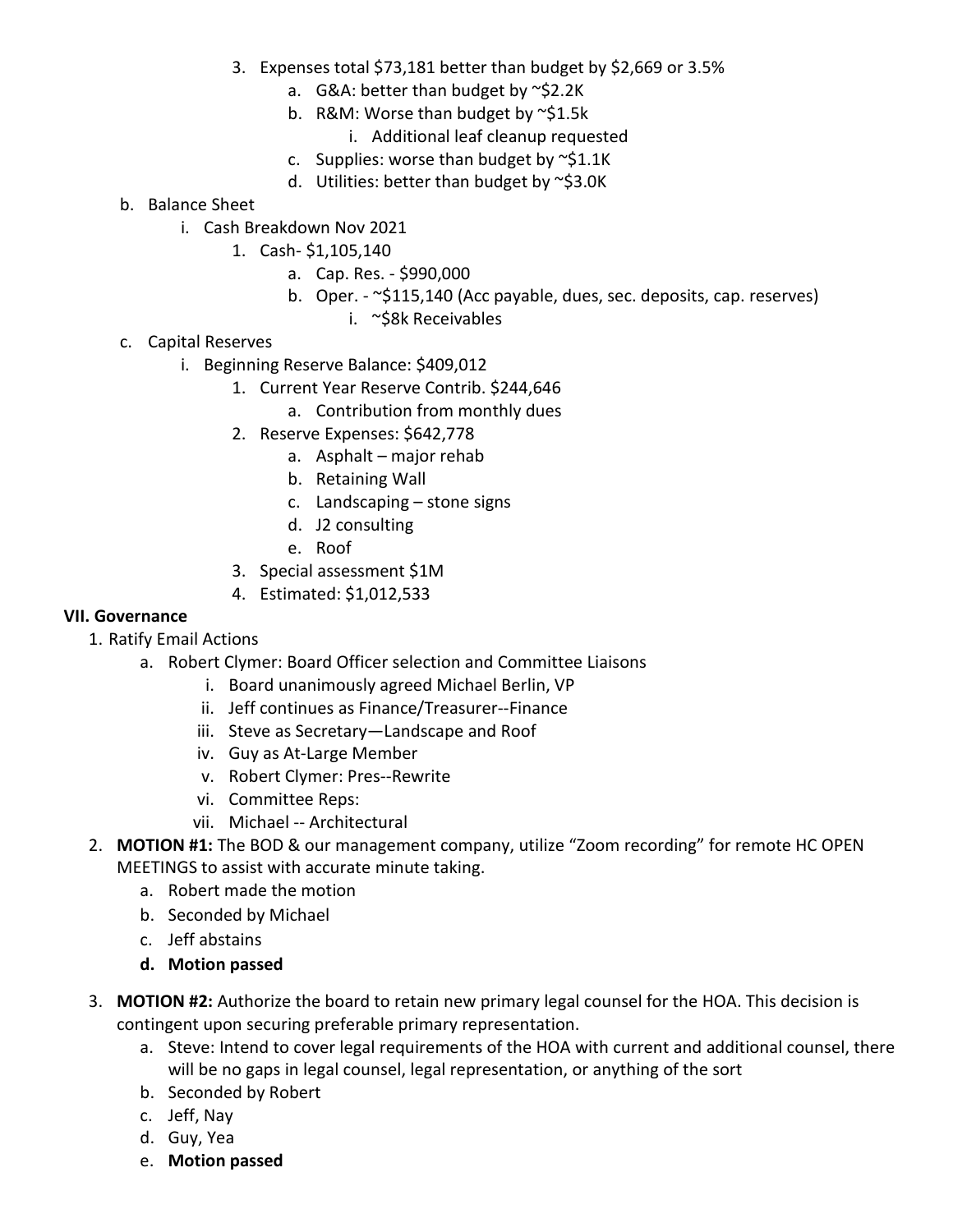- 4. **MOTION #3:** Authorize the board to assess the community up to \$5,000,000 to complete the signed AIA roofing project. The project is contingent on the contractor being able schedule the work and us securing funding.
	- a. Motion by Jeff
	- b. J2 confirms roofing is a systemic issue, not simply a shingle issue
	- c. \$4.7M
	- d. HOA funding will be secured
	- e. Hubert Pasieka asked: \$5M is the total cost for all roofs?
		- i. Jeffrey answered: Up to \$5M
	- f. Hubert Pasieka asked: Split assessment will be spread over 2 years?
		- i. Carissa answered: In order to get loan, approval of special assessment is required
			- 1. Loan will provide payment options for owners
			- 2. How this will be levied to owners is the remaining question
	- g. Robert Clymer: Purpose of Motion #5 is to have an open discussion about such topics
	- h. Clymer: Unable to be more specific at this time (regarding the roofing/cost details)
	- i. Seconded by Robert Clymer
	- j. Michael, Yea
	- k. Guy, Yea
	- l. Steve, Yea
	- m. **Motion passed**
- 5. **MOTION #4:** Discontinue the HC Legal Committee.
	- a. Thanked Brad Graveline and Michael Bradley for support and hard work
	- **b. All in agreeance, motion passed**
- 6. **MOTION #5:** Schedule an HC informational open meeting between the board and the HC community do discuss the roofing project and publicly know land rights issues.
	- a. Gather enough information to ensure it is a productive meeting
	- b. Discuss certain land rights issues
	- c. Only discuss publicly known issues
	- **d. All in agreeance, motion passed**
- 7. Committee Reports scheduled for next meeting
	- a. Roofing Committee—New members include: Ariel Osmond, Rick Carpinelli, Chris Stoll, Hall Cook, and Lenard Leslie
	- b. All other committees have nothing to report at this time
- 8. Community Communication from ASHM
	- a. Any communications to the community as a whole must be approved by the Board
		- i. Code change, amenity change, etc.—Such matters do not need approval
		- ii. Non-standard communication—Board must give ASHM approval
- 9. Fines and Violations
	- a. For the time being, any new fines ASHM levies on homeowner (collection actions by Miller Harrison), Board will be given notice/the ability to approve
		- i. Purpose: Better understanding of the kinds of fines that are occurring, what can be done to reduce need to fine, and ensure compliance with rules

## **IX. Hidden Creek Meetings**

- 1. Regular Meeting Schedule: Third Thursday of each month at 3:00pm, MT
	- February 17, 2022 3:30pm, MT

### **X. Adjourn**